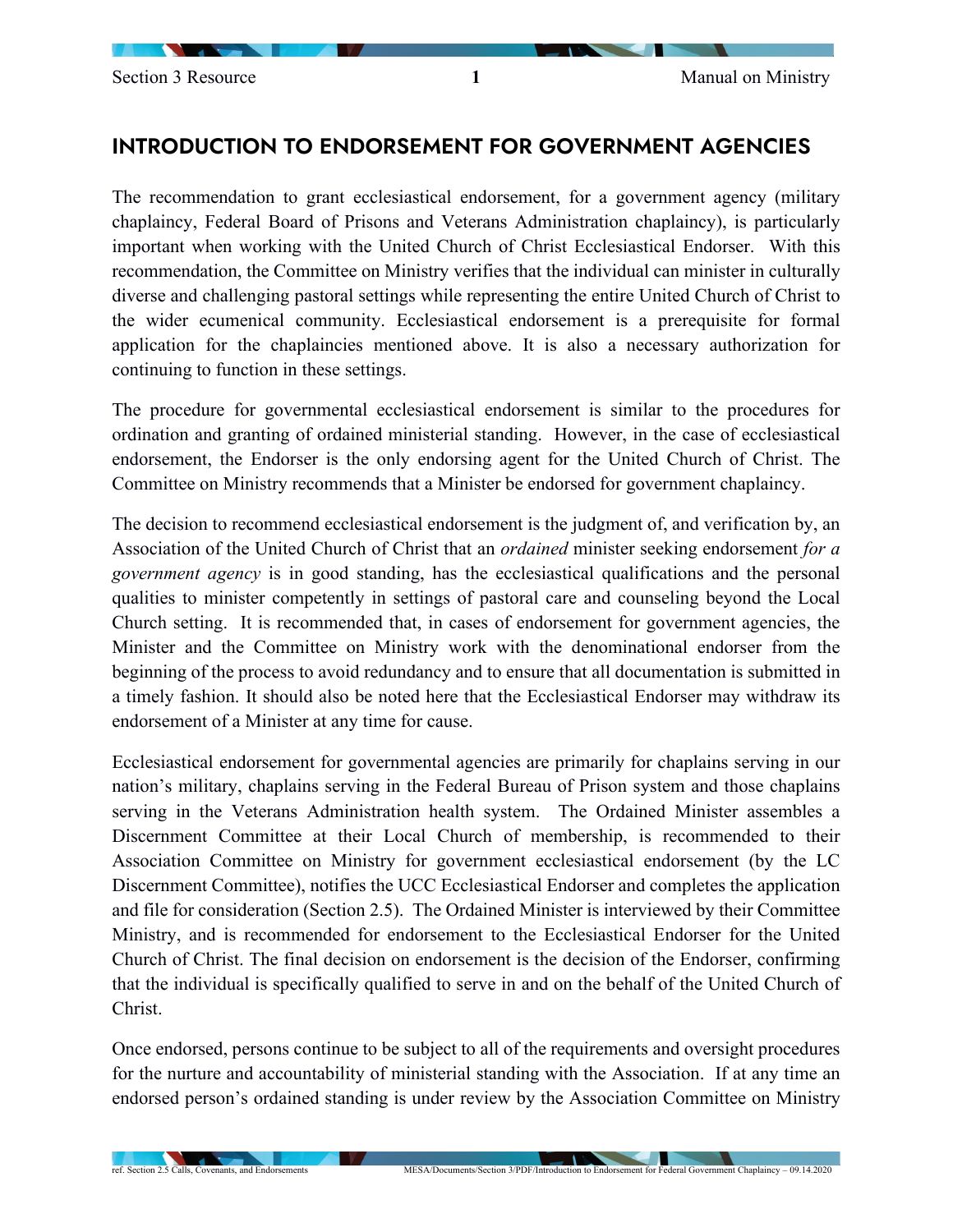the UCC Endorser must be notified immediately. If the Ordained Minister's ministerial standing is terminated, his or her endorsement is terminated concurrently. The UCC Endorser will notify the government agency employing the Ordained Minister that standing has been terminated and that the ecclesiastical endorsement has been withdrawn with cause.

The Ordained Minister, endorsed for government agency chaplaincy, must maintain her/his ministerial standing at the Association. Therefore, the endorsed individual has the responsibility to maintain standing according to the requirements of their Association of standing (this may include boundary training, continuing education units, attendance at certain meetings and functions and etc.).

## Chaplain Candidate Program

A Chaplain Candidate Program sponsored by the Army, Navy or Air Force requires that the individual be ecclesiastically endorsed. Therefore, the individual must go through the entire process for endorsement: working with a Local Church Discernment Committee, filing the ecclesiastical endorsement application, creating the endorsement file, securing the recommendation of the Committee on Ministry to endorse and the final interview with the UCC ecclesiastical endorser. These programs are reserved for seminary students and each military branch will have specific requirements concerning units completed, units being taken each semester and length of the Program.

## Initiating the endorsement process

The applicant assembles a Discernment Committee at his/her Local Church of membership. After 2-4 meetings the Discernment Committee decides if the applicant should be recommended to the Association Committee on Ministry to be reviewed for ecclesiastical endorsement for government chaplaincy. If so, a letter is sent to the Chair of the Committee requesting that the Ordained Minister be considered for endorsement for a government chaplaincy. Along with the UCC Ecclesiastical Endorser, the Association Committee on Ministry then provides the applicant with the necessary documentation, guidelines and related materials to complete the endorsement process.

The Ordained Minister completes and forwards the necessary documentation to the Chair of the COM. The UCC Ecclesiastical Endorser is notified that the Association Committee on Ministry will be meeting with the Ordained Minister to consider endorsement.

## Interview and decision

The Committee On Ministry receives and studies the materials provided by the applicant and sets a date to meet with and interview the applicant. The Committee may want to invite a Reserve or Active Duty chaplain to be present for the interview (in cases of military chaplaincy), both to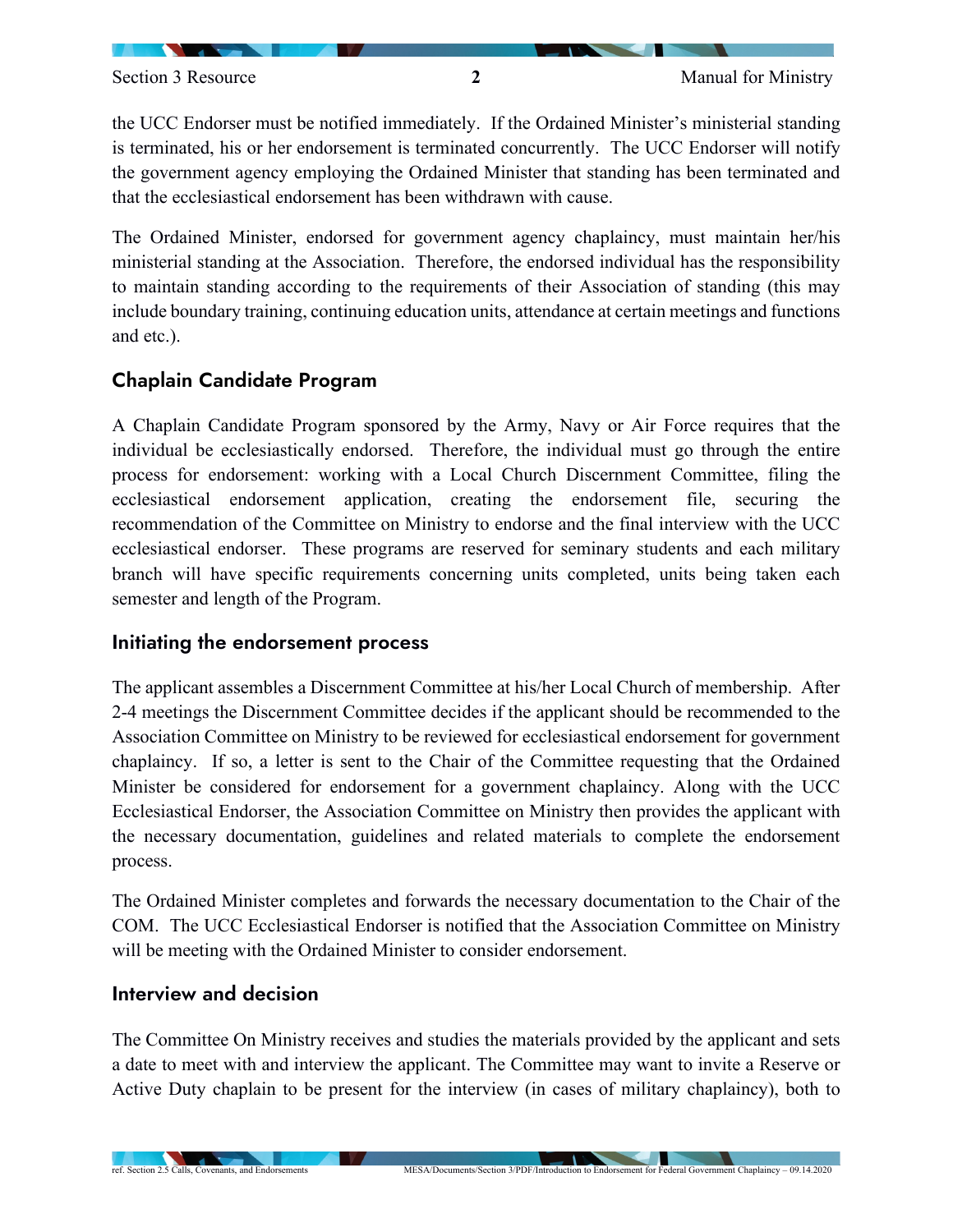sharpen the questions to be explored and to provide information to the Committee and the applicant. The purpose of the interview is to help the Committee gain satisfactory answers to the following questions:

- Does the person fulfill all of the current requirements for ordained ministerial standing in that Association? The Committee may want to use the Marks of Faithful and Effective Ministers.
- Does the person have a realistic understanding of the specialized ministry being sought?
- Is the person adequately grounded in the faith perspectives and commitments of the United Church of Christ?
- Can the person function in a ministry setting which is theologically and denominationally diverse?
- Can the person function collegially in a team ministry?
- Will the person be an effective, faithful and respected representative of the United Church of Christ in U.S. Government chaplaincy?
- Has the person and his or her family explored the implications of this type of ministry for family life and life-style considerations, such as mobility and long periods of separation?

Questions which the Committee may explore with the applicant may include:

- What are your basic understandings of the goals of this type of ministry and why are these important to you?
- How do you understand this type of ministry in terms of your career in ministry?
- How do you see yourself in this ministry as a representative of the United Church of Christ?
- How will you continue to be a part of the United Church of Christ and participate in the life of the United Church of Christ?
- What is the distinctiveness of your ministry in this field?

Following the interview. The applicant is dismissed and the Committee deliberates and makes its decision on whether to recommend endorsement of the applicant. It communicates its decision to the applicant. If the decision is to recommend endorsement, the Committee sends the applicant's documentation to the United Church of Christ Ecclesiastical Endorser with a Letter to Recommend that the Ordained Minister be endorsed for government chaplaincy.

The Endorser maintains records of all United Church of Christ chaplains. The Endorser provides this information to the appropriate Association and CARD for inclusion in the *The United Church of Christ Yearbook.*

To ensure current and accurate information in the files of the Endorser and the Endorsement Office, the endorsed person provides updates of pertinent information about her or his duty assignment as changes take place, change of mailing address and changes of name (such in cases of becoming married) and updated email addresses. The Endorser shares this information as necessary.